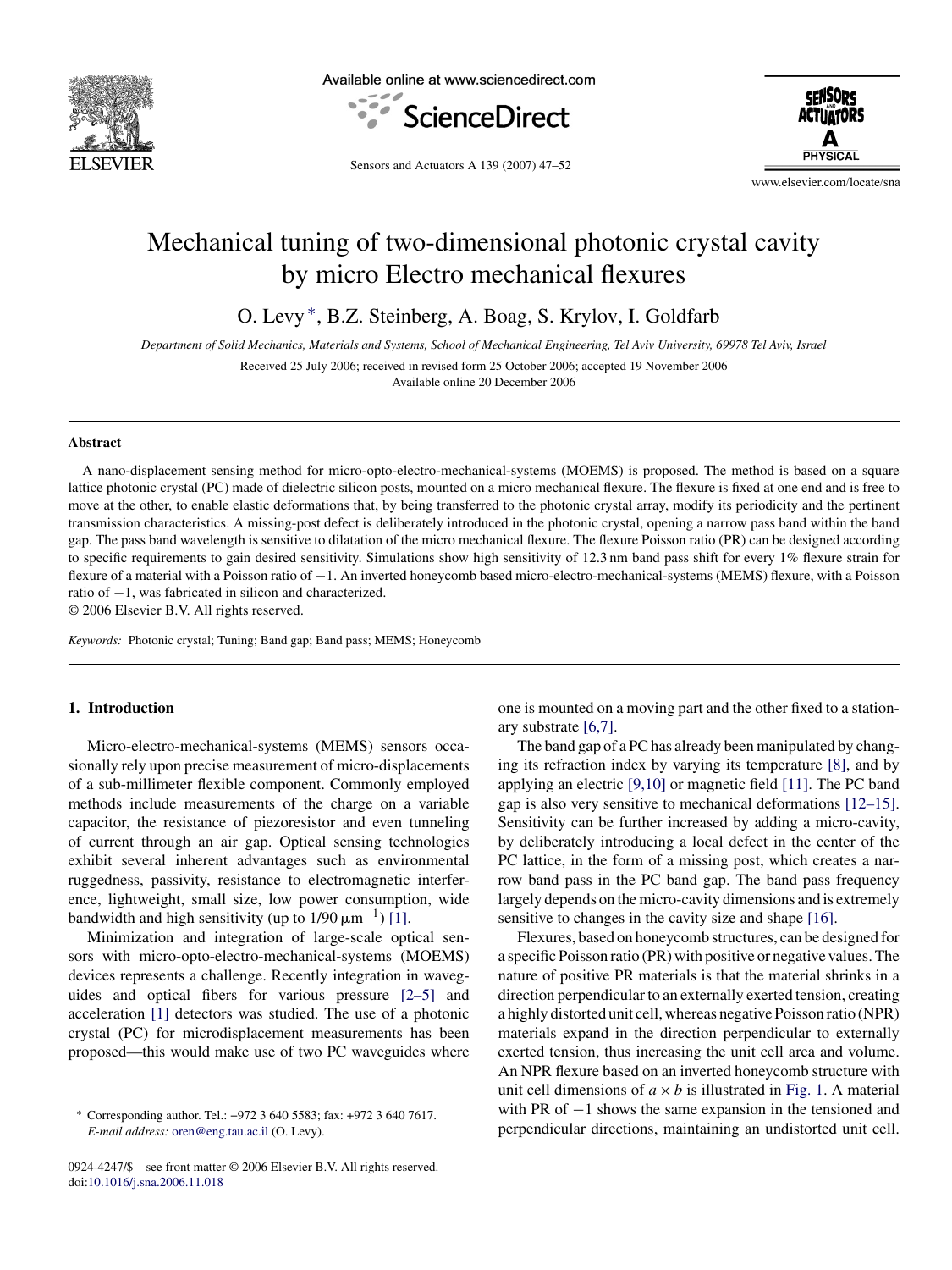<span id="page-1-0"></span>

Fig. 1. A unit cell geometry of an NPR flexure based on an inverted honeycomb structure.

These types of flexures are suitable for MEMS since they can be fabricated using standard MEMS micro machining techniques [\[17\]](#page-4-0) and can be deflected by relatively small forces.

Designing the flexure to a specific PR for small deflections involve only geometrical considerations and the PR is given by the expression:

$$
\nu = -\frac{1}{\mu \tan \alpha} \tag{1}
$$

where  $\mu = b/a$  is the aspect ratio of the unit cell and  $\alpha$  is the angle between the inclined beams and the vertical links [\[18,19\]](#page-4-0) (see Fig. 1). Structures implemented in micro devices can undergo large deflections without damage. Under these conditions the small linear deflection description of the honeycomb structure is no longer sufficient to describe the changes in the PR value and large nonlinear deflection models should be used [\[20\].](#page-4-0)

Mechanical tuning of a lattice parameter of a twodimensional PC using MEMS flexure has never been introduced. The objective of this article is to present a method for mechanical tuning of lattice parameter of a two-dimensional PC using MEMS flexure. We also determine the effect of the flexure's PR on the device sensitivity, present design considerations for MEMS flexures under large deflections and show the fabrication and mechanical characterization of an NPR flexure with a PR  $of -1$ .

## **2. Model and simulations**

The proposed sensing method is based on a square PC lattice mounted onto a MEMS flexure that is based on a honeycomb structure. The PC posts are mounted on platforms attached to the flexure and mimic its repetitive unit cell dimensions as illustrated in Fig. 2a. The MEMS flexure is fixed at one end and free to move at the other. Applying an external force in *X* direction at the free end causes mechanical deflections of the MEMS flexure that are being transferred to the PC unit cell as shown in Fig. 2b.

The deflections of the PC unit cell are highly dependent on the PR of the MEMS flexure. In the case of a large positive PR MEMS flexure, the PC unit cell will undergo large distortions, expanding in the direction of exerted tension and rapidly shrinking in the perpendicular direction, reducing its area. In a MEMS flexure with PR of  $-1$ , the PC unit cell will similarly expand in both directions, thus maintaining a rectangular shape. In the case where the PR is smaller then  $-1$ , the tensed PC unit cell will experience distortions that will increase its area.

The PC in our example is made of  $8 \times 8$ -unit cells with periodicity of  $0.6 \mu m$ . The lattice is built of circular silicon posts (dielectric constant  $\varepsilon/\varepsilon_0 = 11.7$ ), 0.228  $\mu$ m in diameter surrounded by air. Removing one post at the center of the lattice creates a micro-cavity with a resonant frequency that opens a band pass in the original band gap as illustrated in Fig. 3.



Fig. 3. Schematic drawing of the proposed photonic crystal cavity and its band pass.



Fig. 2. NPR flexure with Poisson ratio of  $v = -1$  carrying a rectangular PC lattice (a) before deflection and (b) after deflection.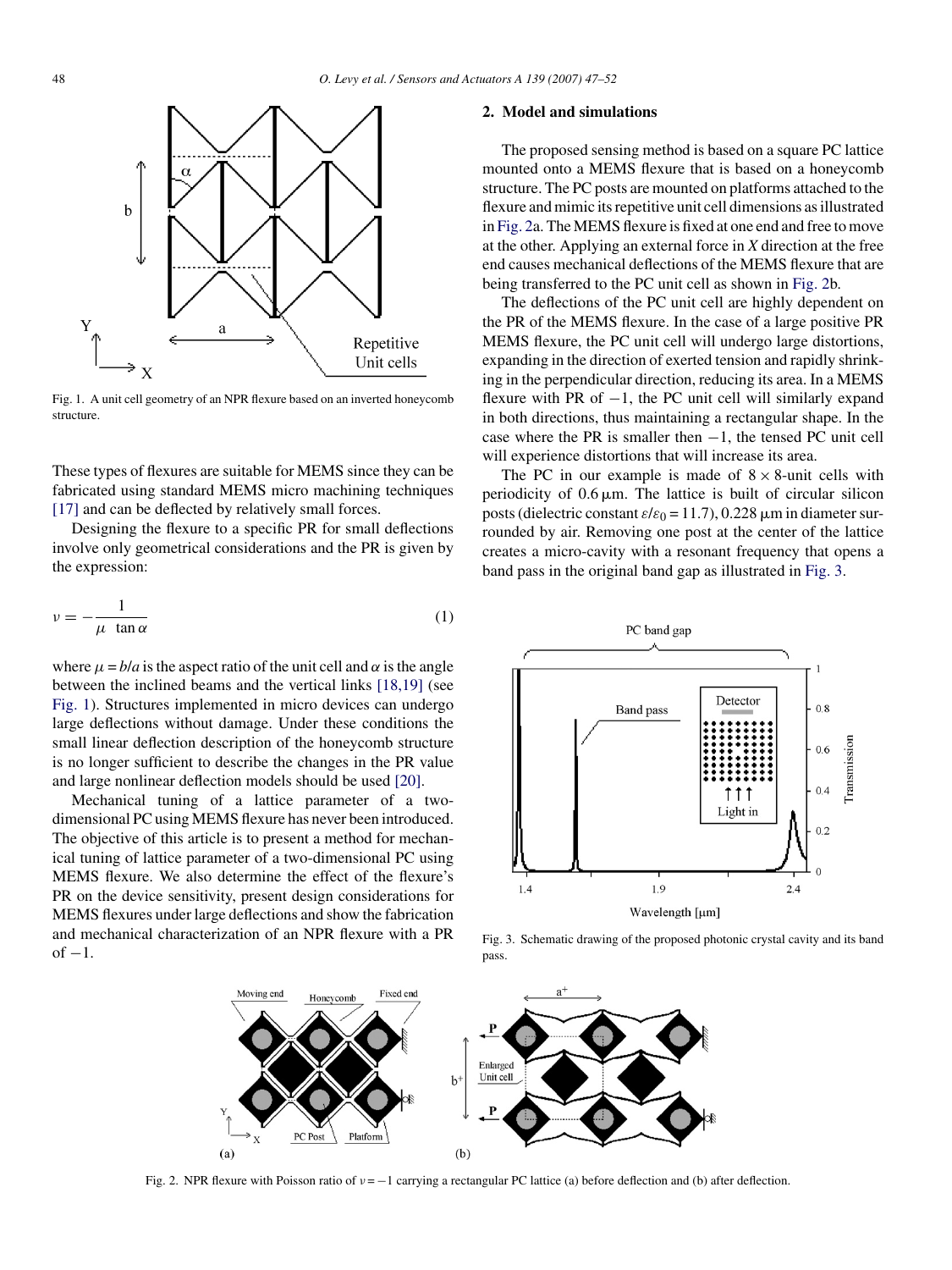The PC is illuminated by broadband light from one end, reaching a photodetector with spectral resolution at the other end. Most of the incident spectrum is reflected back by the PC band gap' only the pass band wavelength reaches the detector. The sensitivity can be defined as the ratio between the change in pass band frequency and the corresponding deformation (strain) of the MEMS flexure along the tensioned direction.

We now present numerical simulation results, where the pass band frequency is analyzed as a function of the flexure strains in the *X* direction. Simulations were performed for a PC mounted on various PR flexures. We used a 2D numerical code based on the Multifilament Current model [\[21\]](#page-4-0) to compute the full solution of the propagation/scattering problem, and then to find the energy distribution and light intensity exiting the PC for different wavelengths. The Multifilament Current model is suited for numerical simulation of problems associated with resonating elements under time-harmonic excitation with high accuracy and simplicity.

## **3. Optical simulations results**

Before any deflection occurs, simulations show that the band gap of the PC is situated between 1.39 and  $2.4 \mu m$  wavelength and the micro-cavity creates an extremely narrow band pass at its resonant wavelength of  $1.57 \mu m$ . Expansion of the PC unit cell increases the band pass wavelength up to  $1.78 \mu m$  at a unit cell size of  $0.70 \,\mathrm{\upmu m} \times 0.70 \,\mathrm{\upmu m}$ , which corresponds to a mechanical strain of 0.1667.

Devices with different PRs were simulated, and were found to have different sensitivities (Fig. 4), where the sensitivity, as defined previously, is the curve slope of the graphs. A linear relation is shown between the PC micro-cavity pass band wavelength and the strains of the MEMS flexure for each PR. As can be deduced from the graphs, almost no sensitivity is shown with flexure with PR equals to 0.7. High sensitivity is achieved by using MEMS flexures with large positive and negative PR values. Large NPR values show positive shift in the pass band wavelength with flexure dilatation whereas large positive PR flexures show a negative shift. For example, a device with NPR of  $-2$  shows high sensitivity of 1.82  $\mu$ m where the pass band wavelength shifts to  $1.755 \,\mu\text{m}$  for mechanical strains of 0.1. A device with PR of 2 shows sensitivity of  $0.83 \mu m$  with the pass band wavelength decreased with the flexure strain (which can be defined as a negative sensitivity). In this case the pass band wavelength decreases to  $1.49 \,\mu m$  for mechanical strains of 0.1.



Fig. 4. Band pass wavelength dependence on the unit cell deformations for different MEMS flexure PR.



Fig. 5. Sensitivities of the band pass wavelength for different PR flexures.

Fig. 5 shows the linear dependence of the sensitivity as a function of the different flexure's PR.

#### **4. Mechanical flexure simulation results**

In cases where there are large deflections of the structure, the geometric nonlinearity of the beams plays an important role in the structural behavior. In contrast to the linear model for small deflections, the PR becomes strain dependent. As shown in the optical simulations, changes in the flexure's PR cause changes in the device sensitivity, thus controlling the PR is important. When the extensibility of the beam's axis is considered, it was found that, when tensed in *X* direction (see [Fig. 1\),](#page-1-0) the strain PRdependence is not monotonic and has a minimum as shown in Fig. 6. Around this minimum point, the PR is practically insensitive to strains and working around this point will maintain constant optical sensitivity of the PC structure. This minimum point occurs due to influence of the beam's axis extensibility on the PR, which is opposite to the influence of the beam bending. At small deflections, the beam bending is dominant while decreasing the PR whereas the extensibility of the beam axis manifests itself mainly at large deflections, increasing the flexure's PR.

We divide the PR graph in Fig. 6 into three main zones corresponding to the three stages of deformation. In the initial stage of deformation the deflections are small and the PR can be calculated with a satisfactory accuracy using the linear model. In the second stage, as the deflections grow, the bending



Fig. 6. The PR of the structure ( $\alpha = 75^{\circ}$ ,  $\tilde{r} = 0.012$ ) described by the inextensible and extensible elastica models. The structure subject to the tension in *X* direction.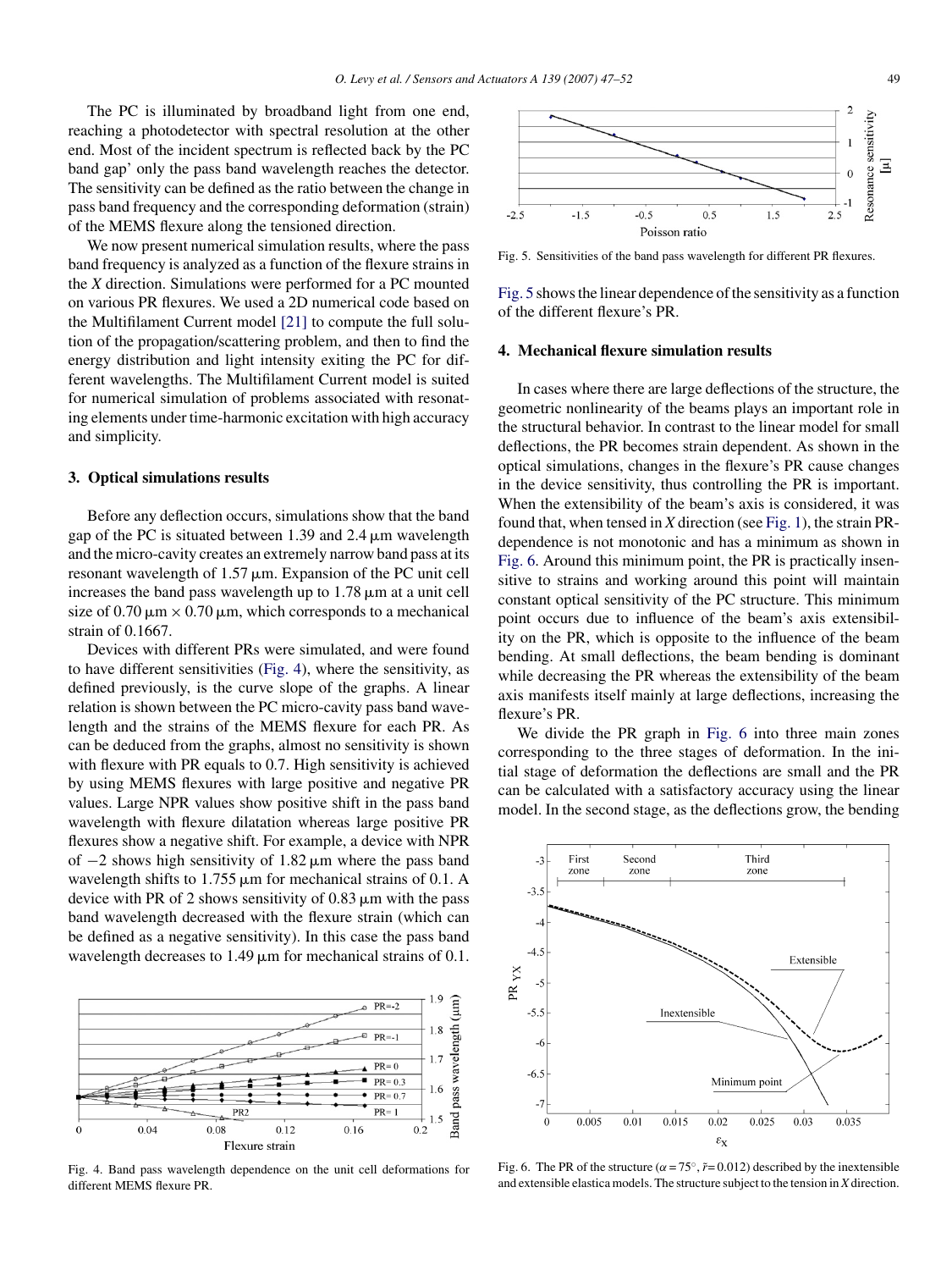

Fig. 7. The PR of a square unit cell  $C_H = C_V = 10 \mu m$  for different inclined beam angles  $\alpha$  and beam width  $d$ .

of the inclined beam leads to a decrease in the PR. This can be explained by considering the linearized honeycomb structure in an actual deformed state using the small deformation model, which cause decreasing in the PR with the reduction of the angle  $\alpha$ . At large deformations, as was already mentioned, the bending of the beam has minor contribution to the cell deformation, which the structure's PR increases mainly due to the extension of the beam axis. The reason is that at this stage the small increment in deflection in the *Y* direction requires a large increment in the loading since the force applied in *X* direction produces vanishing bending moment in the almost straightened beam. On the other hand, the increasing loading leads to the extension of the beam axis and consequently elongation of the cell in the *X* direction. It may be therefore concluded that at this stage the extensibility of the beam axis results in increased PR with loading.

Designing a honeycomb based structure under large deflections, where the PR is strain dependent, to a desired PR at a desired deflection, can be done by changing the inclination angle  $(\alpha)$  and beams width  $(d)$ . The inclination angle defines the strain that the minimum PR appears and the beams width define the PR of this minimum point as shown in Fig. 7.

## **5. Fabrication of an NPR structure**

We now present the fabrication and characterization of an NPR structure with PR of −1 under small deflections. A largescale silicon NPR MEMS structure was fabricated on an SOI wafer. The structure unit cell dimensions are  $200 \mu m \times 200 \mu m$ . The beam cross-section dimensions are  $3 \mu$ m width and  $30 \mu$ m height. The fabrication process used two masks, one for the front side defining the flexure geometry and the other for backside releasing.

A micrograph image of an example structure prior to any deformation is presented in Fig. 8a. Fig. 8b shows the same structure after small deformation with an illustration of the unit cell before and after the deformation. Fig. 9 shows a zoom micrograph image of a unit cell of the inverted honeycomb structure of Fig. 8 to better illustrate the details.



Fig. 8. An example NPR structure with PR of  $-1$ . The rectangular represents the unit cell dimension (a) before deflection and (b) after deflection.



Fig. 9. Zoom image of one unit cell of Fig. 8.

The structure is deformed with a comb-drive actuator providing tension in the '*X*' direction. As one can see in Fig. 8b, the unit cell expands similarly in both directions, maintaining an un-deformed rectangular shape during deflection.

## **6. Discussion**

The results presented can be effectively used for designing a PC nano-displacement sensor with desired properties. For devices for inertial measurements that require high sensitivity, a MEMS flexure with NPR smaller then −2 can be used. Devices with no sensitivity might also be required for implementations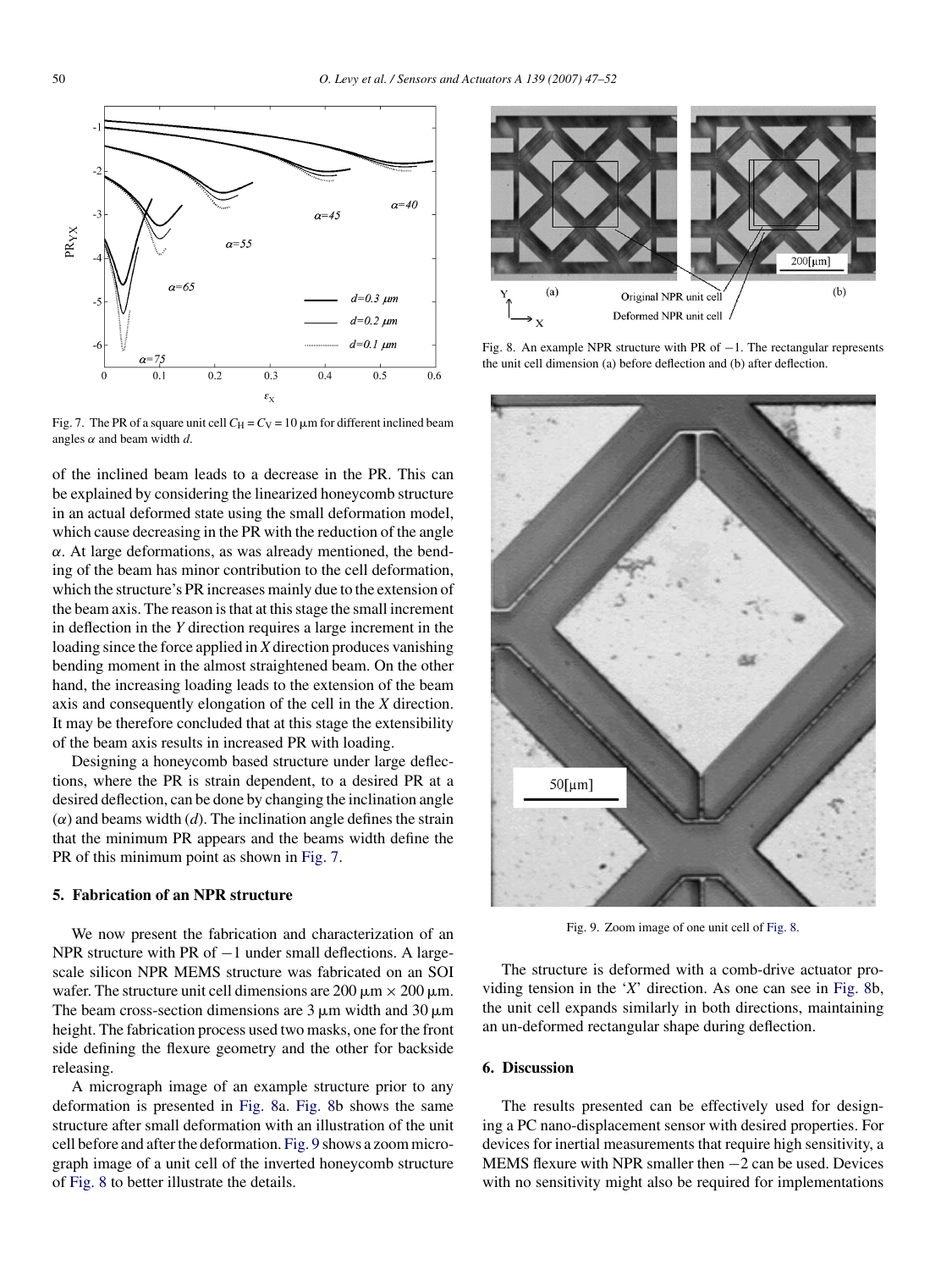<span id="page-4-0"></span>where mechanical deflections should not affect the PC optical properties. In such cases one should use a MEMS flexure with PR = 0.7. A linear relation between the MEMS flexure PR and the sensitivity of the device was demonstrated. This relation allow for easy design and adjustment for specific device requirements.

Combining the band pass wavelength from two PCs mounted on two different honeycomb flexures each with different PR can perform a differential measurement. This measurement results in intensity beats with frequency that equals to  $f_b = abs{f_f(\lambda_f - \lambda_d)/(\lambda_f)}$  where  $f_b$  is the beats frequency arising, *f*<sup>f</sup> is the band pass frequency from one of the deflected PCs and  $\lambda_d$  and  $\lambda_f$  are the band pass wavelengths from the two deflected PCs. Using such differential measurement may even increase the sensitivity of the device.

## **7. Conclusions**

The optical characteristics of a PC can be tuned mechanically for integration with MOEMS sensors by mounting it on a micro mechanical flexure. The elastic deformations of the flexure are being transferred to the PC modifying its periodicity and the pertinent transmission characteristics. The sensitivity of the PC band pass wavelength to mechanical dilatation is dependent on the flexure's PR. Simulations show sensitivity of 18.2 nm band pass shift for every 1% flexure strain for flexure of a material with a Poisson ratio of  $-2$  and sensitivity of 8.3 nm band pass shift for every 1% flexure strain for flexure of a material with a Poisson ratio of 2.

This method can be used for integrating PC with MOEMS devices for optical sensing. The sensor is extremely small, its sensitivity can be easily designed by the MEMS flexure PR and it can be monolithically integrated into a MOEMS sensor. A MEMS flexure with PR of −1, for small deflections, was fabricated and maintenance of its un-deformed shape during deflection was demonstrated.

#### **References**

- [1] A. Malki, P. Lecoy, J. Marty, C. Renouf, P. Ferdinand, Optical fiber accelerometer based on a silicon micromachined cantilever, Appl. Opt. 34 (1995) 8014–8018.
- [2] G.N. Brabander, G. Beheim, J.T. Boyd, Integrated optical micromachined pressure sensor with spectrally encoded output and temperature compensation, Appl. Opt. 37 (1998) 3264–3267.
- [3] R. Muller, P. Obreja, V. Banu, I. Pavelescu, D. Dascalu, Silicon-compatible waveguides used for an integrated opto-mechanical pressure sensor, Opt. Mater. 17 (2001) 255–258.
- [4] D. Hah, E. Yoon, S. Hong, An optomechanical pressure sensor using multimode interference couplers with polymer waveguides on a thin pq-Si membrane, Sens. Actuators A 79 (2000) 204–210.
- [5] B.B. Keith, A. Walter, E.V. Fred, M.R. Alexander, Simple resonating microstructures for gas pressure measurement, J. Micromech. Microeng. 12 (2002) 204–210.
- [6] O. Levy, B.Z. Steinberg, M. Nathan, A. Boag, Ultrasensitive displacement sensing using photonic crystal waveguides, Appl. Phys. Lett. 86 (2005) 104102.
- [7] Z. Xu, L. Cao, C. Gu, Q. He, G. Jin, Micro displacement sensor based on line-defect resonant cavity in photonic crystal, Opt. Express 14 (2006) 298–305.
- [8] Y. Huang, Y. Zhou, C. Doyle, S.T. Wu, Tuning the photonic band gap in cholesteric liquid crystals by temperature-dependent dopant solubility, Opt. Express 14 (2006) 1236–1242.
- [9] M. Haurylau, S.P. Anderson, K.L. Marshall, P.M. Fauchet, Electrical modulation of silicon-based two-dimensional photonic bandgap structures, Appl. Phys. Lett. 88 (2006) 061103.
- [10] M. Nathan, B.Z. Steinberg and A. Boag, Method and system for dynamically controlling electromagnetic wave motion through a photonic crystal, US Patent no. 2004/0021193 (2004).
- [11] H. Tian, J. Zi, One-dimensional tunable photonic crystals by means of external magnetic fields, Opt. Commun. 252 (2005) 321–328.
- [12] S. Rajic, J.L. Corbeil, P.G. Datskos, Feasibility of tunable MEMS photonic crystal devices, Ultramicroscopy 97 (2003) 473–479.
- [13] I. Yumie, Y. Junpei, T. Yoshihiro, T. Masaomi, I. Kensaku, S. Tadaomi, S. Tsutomu, Y. Masakastu, Optically tunable gelled photonic crystal covering almost the entire visible light wavelength region, Langmuir 19 (2003) 977–980.
- [14] W. Park, J.B. Lee, Mechanically tunable photonic crystal structure, Appl. Phys. Lett. 85 (2004) 4845–4847.
- [15] S. Jun, Y.S. Cho, Deformation-induced bandgap tuning of 2D silicon-based photonic crystals, Opt. Express 11 (2003) 2769–2774.
- [16] B.Z. Steinberg, A. Boag, R.J. Lisitsin, Sensitivity analysis of narrowband photonic crystal filters and waveguides to structure variations and inaccuracy, Opt. Soc. Am. A 20 (2003) 138–146.
- [17] X. Bing, A. Francisco, T.B. Scott, M.Z. Xiao, G. Bartosz, T. Salvatore, M.W. George, Making negative Poisson's ratio microstructures by soft lithography, Adv. Mater. 11 (1999) 1186–1189.
- [18] T.C. Lim, Material structure for attaining pure Poisson-shearing, J. Mater. Sci. Lett. 21 (20) (2002) 1595–1597.
- [19] T.C. Lim, Material structure for attaining pure Poisson-shearing, J. Mater. Sci. Lett. 22 (2003) 1783–1786.
- [20] H. Wan, H. Ohtaki, S. Kotosaka, G. Hu, A study of negative Poisson's ratios in auxetic honeycombs based on a large deflection model, Eur. J. Mech. Phys. Solids 23 (2004) 95–106.
- [21] Y. Leviatan, A. Boag, Analysis of electromagnetic scattering from dielectric cylinders using a multifilament current model, IEEE Trans. Antenn. Propag. 35 (1987) 1119–1127.

## **Biographies**

**Oren Levy** has received his BSc degree in mechanical engineering in 1990 and his MSc degree in industrial engineering and management in 1995, both from the Ben-Gurion University in Israel. From 1990 to 2003, he worked in several high tech companies and startups in Israel and since 2003 he is a PhD student at the Department of Solid Mechanics, Materials and Systems at the Tel Aviv University in Israel. His research subject is "Study of micro-displacement optical sensing methods for integrated MOEMS", supervised by prof. Menachem Nathan from the Department of Physical Electronics, School of Electrical Engineering and Dr Ilan Gorldfarb from the Department of Solid Mechanics, Materials and Systems, School of Mechanical Engineering, both at the Tel Aviv University in Israel.

Mr. Levy's research interests are in MEMS and MOEMS devices as well as photonic crystals devices including design, fabrication and characterization.

**Ben Zion Steinberg** received the BSc, MSc (Summa Cum Laude) and PhD degrees in electrical engineering from the Faculty of Engineering in Tel Aviv University in 1982, 1984 and 1989. From 1989 to 1991, he has been a postdoctoral research associate at the Catholic University of America in Washington DC, working on underwater propagation. In 1991, he joined the department of Interdisciplinary Studies in the School of Electrical Engineering in Tel Aviv University, where he is now a professor of electrical engineering. Prof. Steinberg's research interests are in electromagnetic theory, and wave propagation and scattering, with application in rf and optics.

**Amir Boag** received the BSc degree in electrical engineering and the BA degree in physics in 1983, both Summa Cum Laude, the MSc degree in electrical engineering in 1985, and the PhD degree in electrical engineering in 1991, all from Technion—Israel Institute of Technology, Haifa, Israel.